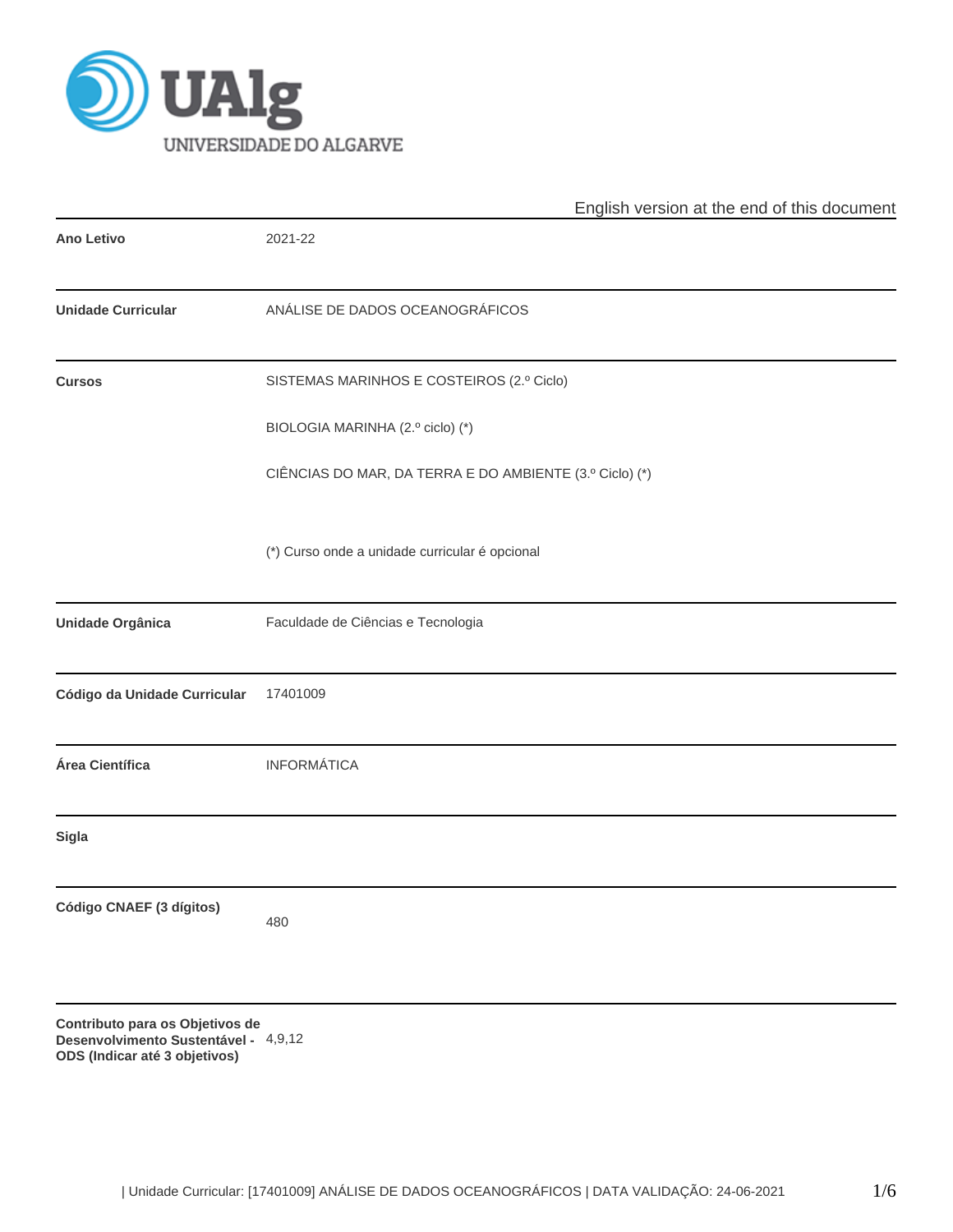

| Línguas de Aprendizagem    | Inglês                                         |
|----------------------------|------------------------------------------------|
|                            |                                                |
| Modalidade de ensino       | Presencial                                     |
| <b>Docente Responsável</b> | Luís Miguel de Amorim Ferreira Fernandes Nunes |

| <b>I DOCENTE</b>                               | <b>TIPO DE AULA</b> | <b>TURMAS</b>              | <b>TOTAL HORAS DE CONTACTO (*)</b> |
|------------------------------------------------|---------------------|----------------------------|------------------------------------|
| Luís Miguel de Amorim Ferreira Fernandes Nunes | י ום ּ              | $T4 \cdot D1$<br><u>ы.</u> | 28F                                |

\* Para turmas lecionadas conjuntamente, apenas é contabilizada a carga horária de uma delas.

| <b>ANO</b> | <b>PERIODO DE FUNCIONAMENTO*</b> | <b>HORAS DE CONTACTO</b> | I HORAS TOTAIS DE TRABALHO | <b>ECTS</b> |
|------------|----------------------------------|--------------------------|----------------------------|-------------|
| -40        | S2                               | 21T: 28PL                | 156                        |             |

\* A-Anual;S-Semestral;Q-Quadrimestral;T-Trimestral

### **Precedências**

Sem precedências

# **Conhecimentos Prévios recomendados**

Estatística elementar

# **Objetivos de aprendizagem (conhecimentos, aptidões e competências)**

Proporcionar as ferramentas básicas para processar e analisar dados oceanográficos de forma correcta. Conhecer os principais métodos de análise e extracção de informação de dados oceanográficos. Adicionalmente os alunos ganharão competências na componente analítica associada ao processamento de dados em geral.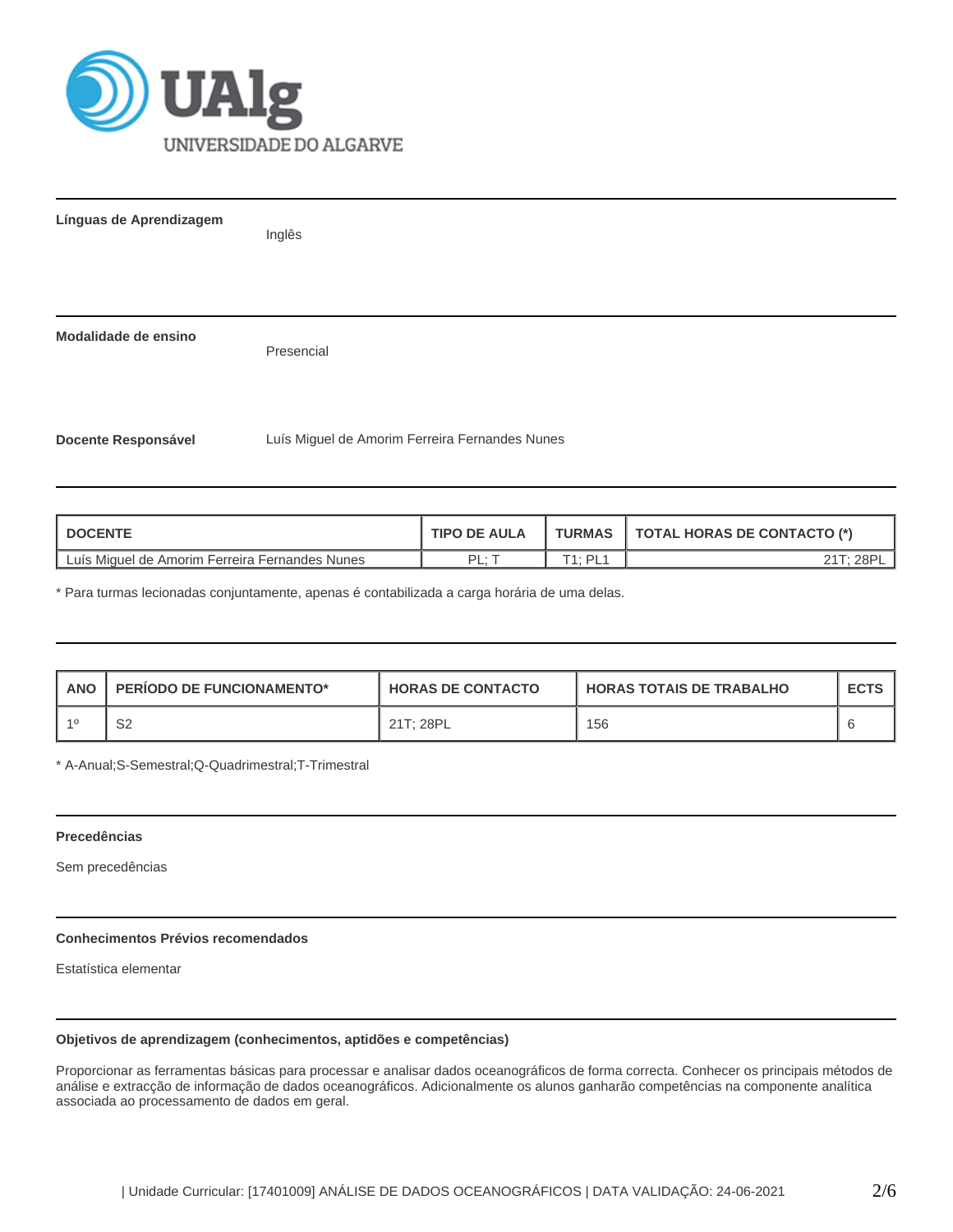

## **Conteúdos programáticos**

Pré-processamento da informação, incluíndo remoção de outliers. Apresnetação de informação científica. Revisão de concentos estatísticos. Ajuste de dados experimentais por polinómios e outras funções pelo método dos mínimos quadrados. Interpolação polinomial. Interpolação linear por troços e por splines. Aplicação a problemas de processamento de dados. Análise de Fourier. Séries de Fourier. Transformadas de Fourier e suas aplicações para análise espectral. Filtragens numéricas. As operações de convolução e correlação. Desenho de filtros e suas aplicações. Filtros passa-baixas, passa-altas e passa-banda. Filtragem no domínio de Fourier. Regressões lineares múltiplas. Análises componentes principais e de correspondência. Análises de redundância e canónica. Comparação de médias. Desenho experimental. Planeamento de campanhas de campo.

#### **Metodologias de ensino (avaliação incluída)**

A docência é dividida em aulas teóricas e teórico-práticas. Nas primeiras são apresentados e discutidos os conceito teóricos. Tem carácter expositivo, mas é fomentada a discussão dos temas. Na componente teórico-prática os alunos são confrontados com problemas reais, para os quais devem propor as melhores soluções técnicas.

Os textos de apoio, programas informáticos e bases de dados são disponibilizados em página na WWW dedicada. Para além deste apoio é ainda garantido o fornecimento de toda a informação relevante e interactividade através da plataforma moodle da instituição.

A avaliação é realizada através de dois trabalhos escritos individuais obrigatórios onde os alunos deverão demonstrar a capacidade de implementar as melhores metodologias, obter as soluções, e discutir criticamente os resultados obtidos. Quem não obtiver nota minima de 10 valores em cada um dos trabalhos, terá que ir a exame de época de recurso.

### **Bibliografia principal**

Data Analysis Methods in Physical Oceanography. W. Emery e R. Thomson, Elsevier, 2ª edição, 2001.

Mathematical Methods for Oceanographers, An Introduction. E. Laws, John Wiley & Sons, Inc., 1997.

Fourier Analysis of Time Series, An Introduction. P. Bloomfield, John Wiley & Sons, Inc., 2000.

Modern Applied Statistics with S-PLUS. James, D. a., Venables, W.N., Ripley, B.D., Technometrics 38, 77, 1996.

Statistical Methods for Trend Detection and Analysis in the Environmental Sciences. Chandler, R.E. and Scott, E. M. John Wiley & Sons, Ltd, 2011.

Statistical Data Analysis Explained. Reimann, C., Filzmoser, P., Garrett R.G. & Dutter R. John Wiley & Sons, Ltd, 2008.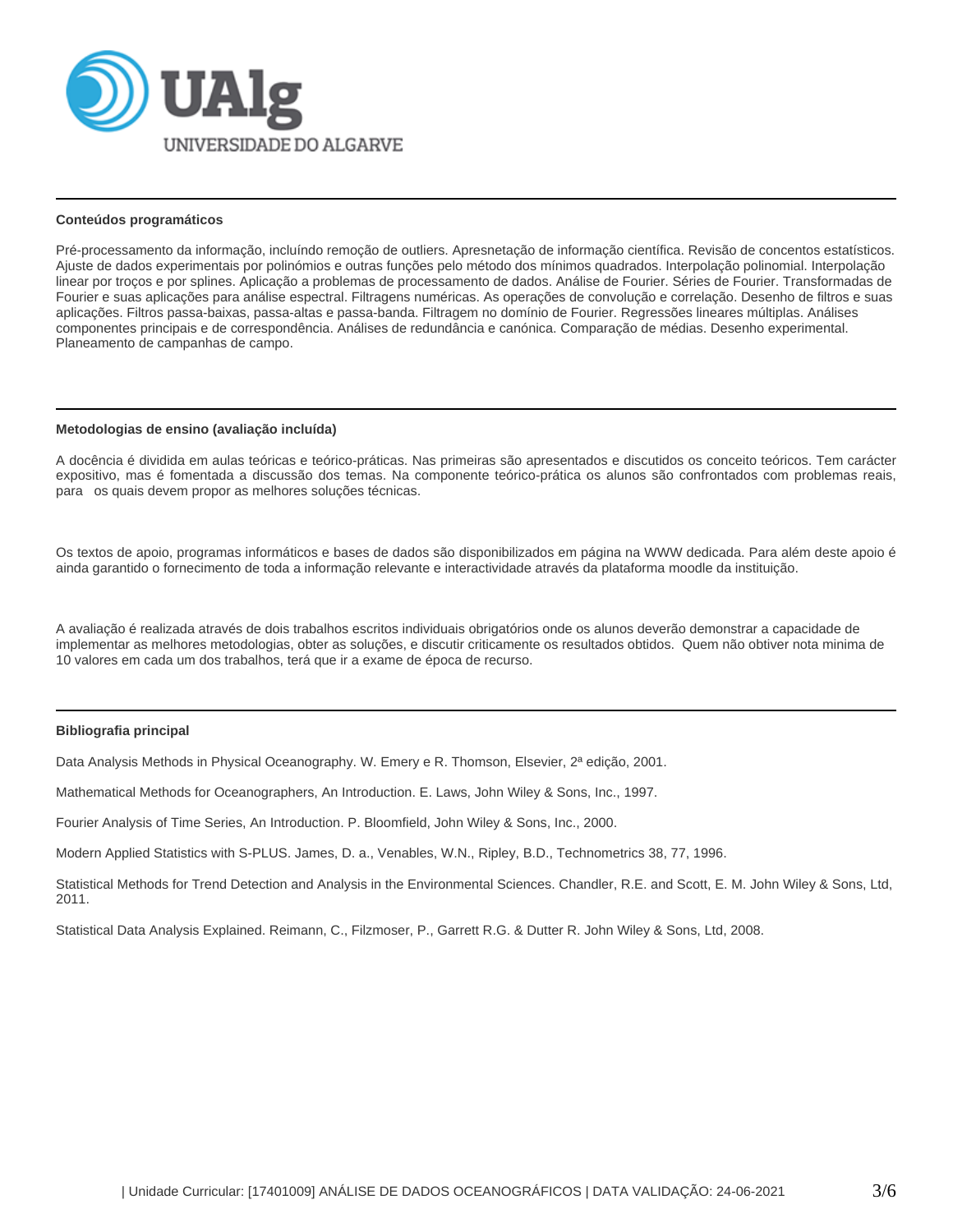

| <b>Academic Year</b>                                                                                   | 2021-22                                                                                                           |
|--------------------------------------------------------------------------------------------------------|-------------------------------------------------------------------------------------------------------------------|
| <b>Course unit</b>                                                                                     | OCEANOGRAPHIC DATA ANALYSIS                                                                                       |
| <b>Courses</b>                                                                                         | MARINE AND COASTAL SYSTEMS<br>Common Branch<br>MARINE BIOLOGY (*)<br>MARINE, EARTH AND ENVIRONMENTAL SCIENCES (*) |
| <b>Faculty / School</b>                                                                                | (*) Optional course unit for this course<br>FACULTY OF SCIENCES AND TECHNOLOGY                                    |
| <b>Main Scientific Area</b>                                                                            |                                                                                                                   |
| Acronym                                                                                                |                                                                                                                   |
| <b>CNAEF code (3 digits)</b>                                                                           | 480                                                                                                               |
| <b>Contribution to Sustainable</b><br><b>Development Goals - SGD</b><br>(Designate up to 3 objectives) | 4,9,12                                                                                                            |
| Language of instruction                                                                                | English                                                                                                           |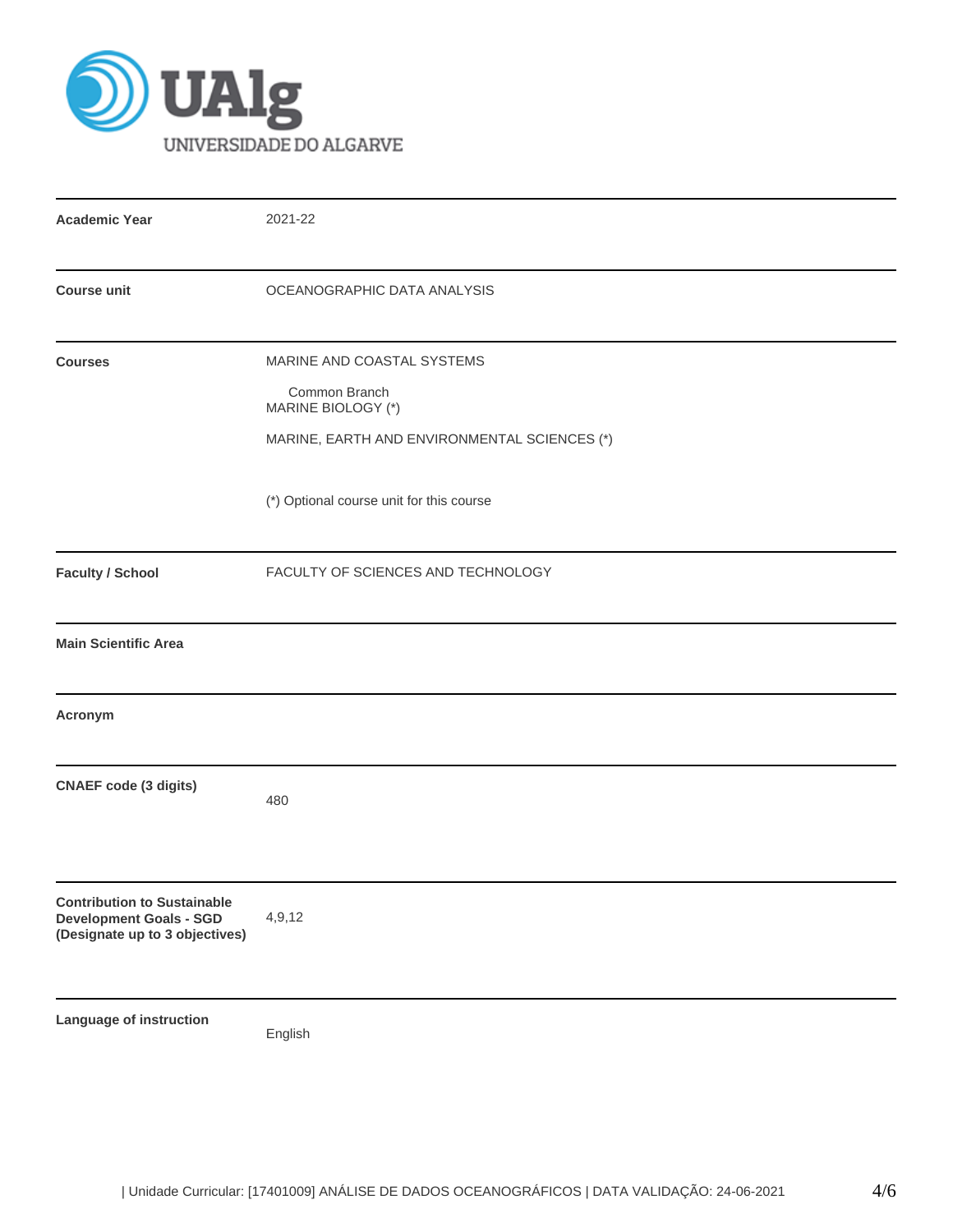

**Teaching/Learning modality**

Presential.

**Coordinating teacher** Luís Miguel de Amorim Ferreira Fernandes Nunes

| Teaching staff                                                        | Туре     | <b>Classes</b>   | Hours (* |
|-----------------------------------------------------------------------|----------|------------------|----------|
| Luís Miquel de Amorim Ferreira Fernandes Nunes                        | PI.<br>- | T1 · PI <i>·</i> | T: 28PL  |
| * Ear algonne tought jointly it is only persuated the werkload of ane |          |                  |          |

For classes taught jointly, it is only accounted the workload of one.

| Con |             |    | D.                           | $\sim$ |   |                          |    |    | Total |
|-----|-------------|----|------------------------------|--------|---|--------------------------|----|----|-------|
|     | $\sim$<br>▵ | ШC | $\mathsf{I} \cap \mathsf{C}$ | IІC    | Ш | $\overline{\phantom{a}}$ | IЮ | ШC | l 50  |

T - Theoretical; TP - Theoretical and practical ; PL - Practical and laboratorial; TC - Field Work; S - Seminar; E - Training; OT - Tutorial; O - Other

### **Pre-requisites**

no pre-requisites

### **Prior knowledge and skills**

Basic statistics

### **The students intended learning outcomes (knowledge, skills and competences)**

Provide the basic tools to process and analyze oceanographic data. Know the main methods of analysis and extraction of information from oceanographic data. Additionally, students will gain skills in analytical component associated with data processing in general.

#### **Syllabus**

Data pre-processing, including outlier detection. Presentation of scientific data. Fit of experimental data by polynomials and other functions by the method of least squares. Polynomial interpolation. Piecewise linear interpolation and splines. Application data processing problems. Fourier analysis. Fourier series. Fourier transforms and their applications to spectral analysis. Numerical filtering. The correlation and convolution operations. Filter design and its applications. Low-pass filters, high-pass and band-pass. Filtering in the Fourier domain. Multiple linear regressions. Principal components analysis and correspondence. Redundancy analysis and canonical. Comparison of means. Experimental planning. Field work planning.